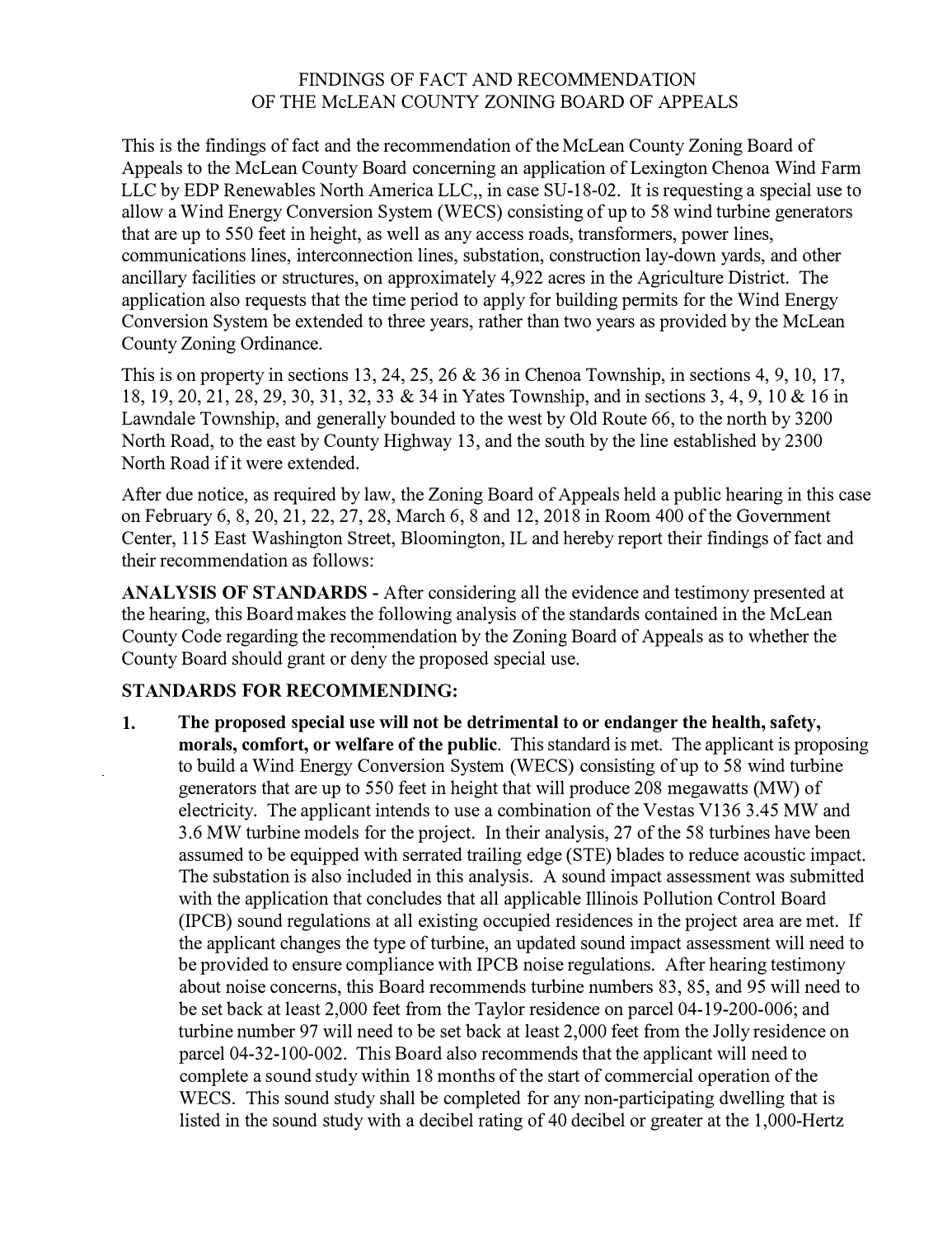frequency level. The applicant will need to mitigate the sound level of any nonparticipating dwelling with a reading over 41 decibels at the 1,000-Hertz frequency level as allowed by the IPCB.

The proposed WECS meets the setback requirements of the Zoning Ordinance. No turbine will be located closer than 1.1 times the total height of the turbine to the property line of a nonparticipating landowner, from the edge of any public road right-of-way, third party transmission lines and communication towers as measured from the tip of the blade. No turbine will be located closer than 1,650 feet to a non-participating occupied residence. Two residences will be located within 1,650 feet of a turbine but they are at least 1,500 feet from a turbine for which the applicant has setback agreements entitling such property owners annual payments for the life of the project.

A professional engineer shall certify, as part of the building permit application, that the foundation and tower design of the WECS is within accepted professional standards. After construction is complete, a professional engineer will verify that they are built according to the approved plans.

The applicant has submitted an Obstruction Evaluation and Airspace Analysis, a Microwave Beam Path report, an Off-Air TV Reception Analysis, an AM and FM Analysis and a Land Mobile Emergency Services Report. The Microwave Beam Path report will verify that the WECS will not interfere with any existing microwave beams used for communication within the project area. Neighbors living within close proximity to the project are eligible to sign a neighbor agreement which entitles them to annual payments for the life of the project. The applicant will work to remedy or mitigate any problems caused by the project by maintaining a hotline for 24 hour access during construction. After the project is complete, the applicant will maintain an on-site complaint resolution process at their local operating and maintenance facility. The application states that the applicant commits to meet with participating and nonparticipating landowners in the project area upon request and will attempt to resolve issues of concern, including any involving noise, shadow or flicker effect, telecommunications, aerial application to agricultural land, traffic, or other operational aspects of the Project.

The application states that in the event that a public safety entity believes its coverage has been compromised by the presence of the wind energy facility, it has many options to improve its signal coverage to the area through optimization of a nearby base station or even adding a repeater site. Utility towers, meteorological towers or even the turbine towers within the wind project area can serve as the platform for a base station or repeater site.

The Application includes an Emergency Action Plan (EAP) that establishes procedures required to effectively respond to emergencies that may affect the project or the surrounding community. The EAP will be prepared and implemented throughout the construction and operation of the project. It is necessary for the applicant to coordinate and provide aid to local fire districts to promote safety and emergency response procedures.

The applicant shall fulfill the decommissioning use standard of the Zoning Ordinance by complying with the Decommissioning Plan submitted with the signed and approved Agricultural Mitigation Agreement (AIMA) with the Illinois Department of Agriculture. The applicant shall re-evaluate the estimate costs of deconstruction after the tenth anniversary and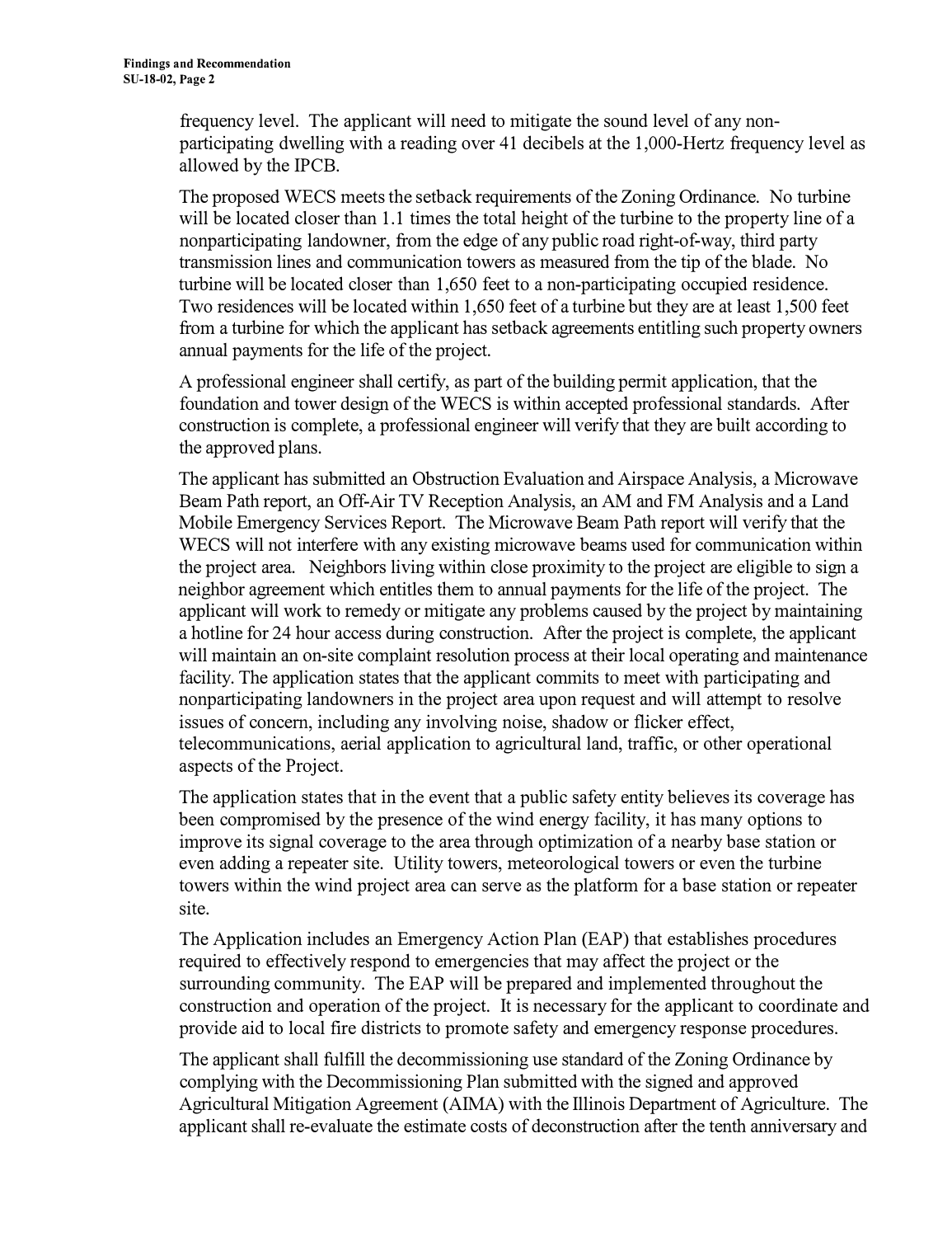every five years thereafter. Based on such a re-evaluation, the County shall require changes in the level of financial assurance.

The application includes a site characterization study where it is reported that the applicant conducted wildlife studies in consultation with the Illinois Department of Natural Resources (IDNR) and United States Fish and Wildlife Service (USFWS) to verify the results of the study.

The application indicates the following studies addressing all relevant species have been completed, as recommended by IDNR and USFWS:

- Land Cover Mapping 2009
- Avian Use Surveys 2009 2010
- Raptor Nest Survey 2009 2010
- Land Cover Mapping 2009
- Acoustic Bat Surveys 2009
- Stage 1 Eagle Risk Assessment 2016
- Avian Use Surveys December 2016 to December 2017
- Raptor Nest Survey- 28 February 2017 through 1 March 2017
- American Golden-Plover Surveys 18 April 2017 through 9 May 2017
- Bat Habitat Assessment 2017

The application states that prior to operations, the applicant will submit a post-construction study plan, including methodology for post-construction bird and bat fatality monitoring, to IDNR and USFWS for review. A minimum of one year post-construction fatality monitoring will be conducted at the project, the results of which will be submitted to the IDNR and USFWS. The Applicant will minimize potential bat mortality caused by operation of the project by implementing turbine operational adjustments. The Applicant will feather turbine blades when wind speeds are below the manufacturer's cut-in speed at night during the fall migration period. The Applicant will consult with IDNR and USFWS on any follow-up issues raised with respect to the results of these post-construction studies.

**IDNR Recommendations** - Article VI Section 350-43.00 (2) (Use Standards for WECS) requires implementation of Illinois Department of Natural Resources (IDNR) recommendations based on pre-siting study results, unless credible evidence is presented against the recommendation. The Zoning Board of Appeals found that the applicant shall fulfill Recommendations #1, #3 and #4 and presented credible evidence to provide modified compliance with Recommendations #2, #5 and #6. If the applicant provides modified compliance rather than follows IDNR recommendations, the studies for modified compliance will be coordinated with IDNR and USFWS and with counsel from Dr. Angelo Capparella, Conservation Chair, JWP Audubon Society and Associate Professor of Vertebrate Zoology, Illinois State University. This Board found that the IDNR recommendations and the proposed modifications listed in Stipulation #9 below help meet this standard.

There has been no communication submitted from the Illinois Historical Preservation Agency (IHPA). The applicant will need to complete consultation with the IHPA before construction can begin.

The McLean County Regional Comprehensive Plan approved on November 17, 2009, proposes that the project area remain in agricultural land use and states that wind energy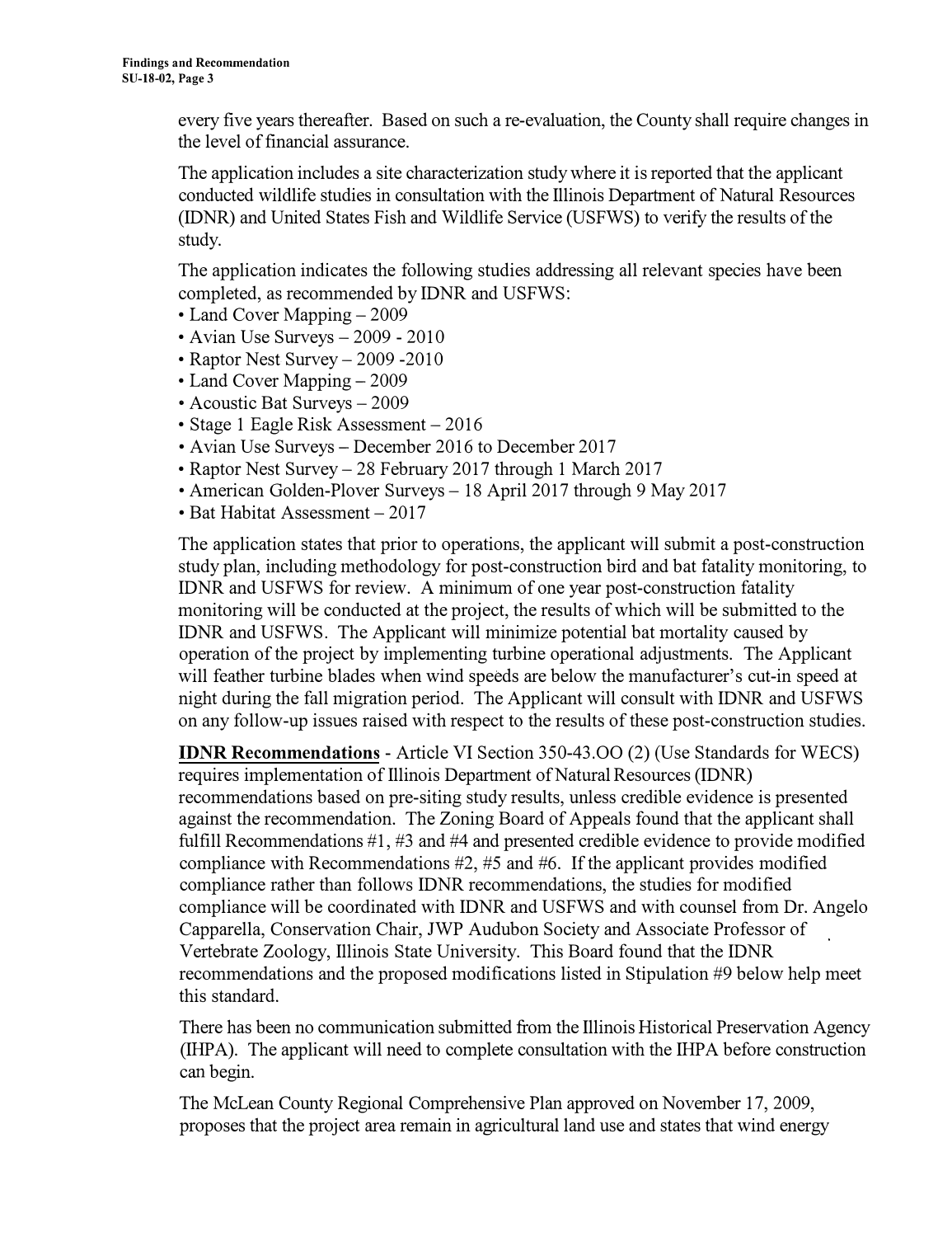developments are an opportunity for preserving local farmland and agricultural heritage. The Plan goes on to state in reference to the two wind farms that had already been approved at the time, "Besides adding significant tax dollars, both projects will assist local farmers as some take advantage of annual turbine rental fees for allowing the energy firms to erect turbines on private property''.

**2. The proposed special use will not be injurious to the use and enjoyment of other property in the immediate vicinity for purposes already permitted or substantially diminish property values in the immediate area.** This standard is met. The surrounding property that is currently used for crop production will continue to be desirable for such use, and will continue to be fanned. The proposed wind farm is compatible with agricultural operations in the project area, and these agricultural operations will not likely be negatively impacted. This Board found that evidence was presented on both sides of residential property values (higher and lower). It was found that credible evidence was not presented that the value of residential property values would go down.

The application meets the setback requirements of the Zoning Ordinance. Compliance with these setback requirements ensures that project improvements are located at safe distances from other uses. The application demonstrates that the project will comply with noise standards of the IPCB. The noise analysis and the turbine setback requirements from occupied residences show that the project will not injure nearby residents.

The applicant is requesting to be allowed to apply for a building pennit up to three years after County Board approval rather than two years as allowed. This is a reasonable request and has been approved for other wind fanns in the County.

Site approval for each wind turbine within the project area needs to be approved by the Federal Aviation Administration (FAA) before construction can begin. Lighting on turbines shall meet the FAA lighting requirements. The application states that no more intensive lighting will be installed than is required to meet minimum FAA lighting requirements.

None of the proposed turbines is within  $1\frac{1}{2}$  miles of a municipal boundary.

This Board found that the IDNR recommendations and the proposed modifications listed in Stipulation #9 below help meet this standard.

**3. The proposed special use will not impede the orderly development of the surrounding property for uses permitted in the district.** This standard is met. The Agriculture District is very restrictive for establishing non-agricultural residential uses. Nearby land that is suitable for crop production will continue to be suitable for such use. In the limited areas where residences are located, turbines will be set back 1,650 feet or three times the turbine height from occupied residences except for two residences for which the applicant has homeowner agreements. The application meets the requirements of the Zoning Ordinance with respect to decommissioning. The applicant shall fulfill the decommissioning use standard of the Zoning Ordinance by complying with the Decommissioning Plan submitted with the signed and approved Agricultural Mitigation Agreement (AIMA) with the Illinois Department of Agriculture. The applicant shall re-evaluate the estimate costs of deconstruction after the tenth anniversary and every five years thereafter. Based on such a reevaluation, the County shall require changes in the level of financial assurance.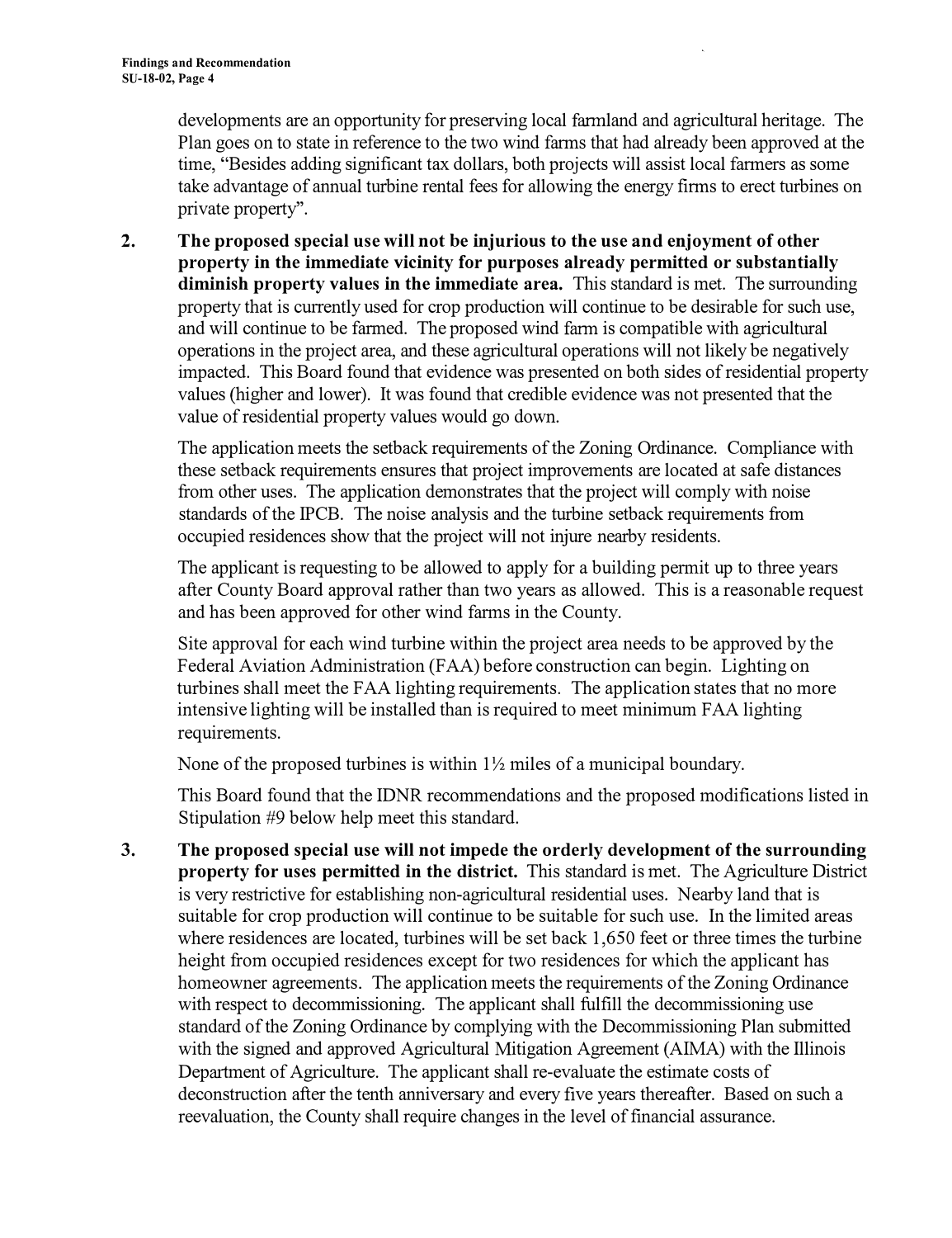The applicant indicates that there are two private airports located within a 10-mile radius of the proposed Site. Mays Aviation Airport, located within the Site in section 19 of Yates Township, and Thacker Airport is located approximately 1.7 miles northwest of the Site.

The application indicates turbines are arranged in lines running east to west parallel to property lines based on feedback from landowners and aerial applicators.

- **4. Adequate utilities, access roads, drainage and/or other necessary facilities have been or will be provided.** This standard is met. The applicant will protect the existing drainage near the project and repair any damage made to drain tile or any other drainage improvements. The applicant is proposing to build gravel access roads to each tower. Drainage problems have developed along and through some of these access roads in the already built Twin Groves Wind Fann. It is necessary to install vegetated strips along the upstream side of access roads that are prone to washing out, particularly where the access roads cross waterways. To minimize erosion along access roads, waterways should be improved before access roads are installed.
- **5. Adequate measures have been or will be taken to provide ingress and egress so designed as to minimize traffic congestion in the public streets.** This standard is met. The applicant has been working with the County and townships to obtain road use agreements to maintain the public roads and provide adequate access during the construction process. A road use agreement has been approved with the County for use of County roads. A written road use agreement with the applicable township road commissioners will need to be obtained before construction permits are issued.
- **6. The establishment, maintenance and operation of the special use will be in conformance with the intent of the district in which the special use is proposed to be located.** This standard is met. The intent of the Agricultural District states, "Provide for the location and govern the establishment and operation of land uses which are compatible with agriculture and are of such a nature that their location away from residential, commercial and industrial areas is most desirable."
- **7. The proposed special use, in all other respects, conforms to the applicable regulations of the Agriculture District.** This standard is met.

After considering all the evidence and testimony presented, this Board finds that the application meets all the standards as found in the McLean County Code, provided compliance with the following stipulations:

- 1. A written road use agreement shall be obtained with the applicable township road commissioners before construction pennits are issued.
- 2. Development shall follow the plans and documents submitted with the application and with Zoning Regulations including Article VI Section 350-43.00 (2) (Use Standards for WECS).
- 3. Vegetated strips shall be installed along the upstream side of access roads that are prone to washing out, particularly where the access roads cross waterways. To minimize erosion along access roads, waterways shall be improved before access roads are installed.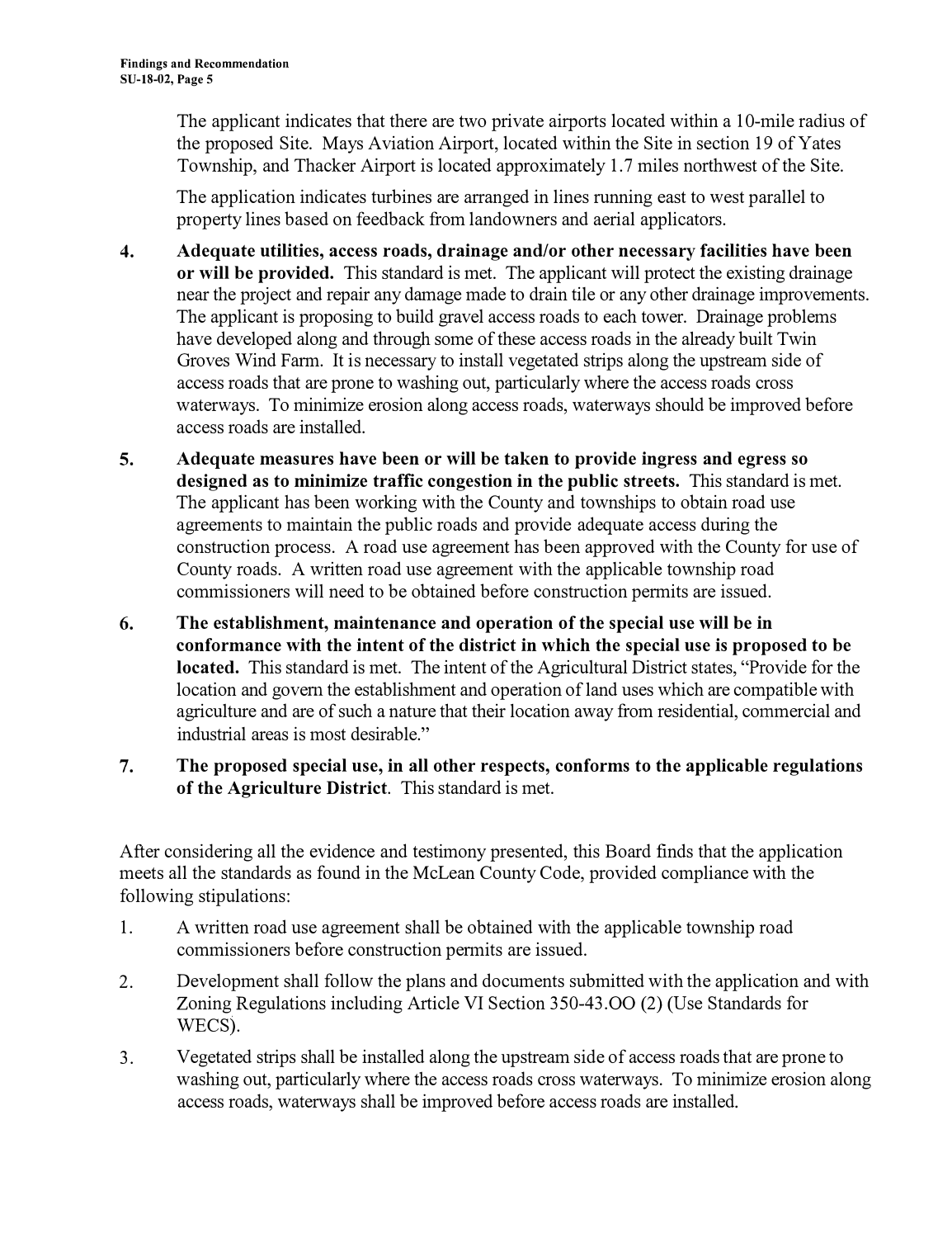- 4. Turbine numbers 83, 85, and 95 shall be set back at least 2,000 feet from the Taylor residence on parcel 04-19-200-006; and turbine number 97 shall be set back at least 2,000 feet from the Jolly residence on parcel 04-32-100-002.
- 5. The applicant shall complete a sound study within 18 months of the start of commercial operation of the WECS. This sound study shall be completed at any non-participating dwelling that is listed in the sound study with a decibel rating of 40 decibel or greater at the 1,000-Hertz frequency level. The applicant shall mitigate the sound level of any nonparticipating dwelling with a reading over 41 decibels at the 1,000-Hertz frequency level as allowed by the IPCB. This sound study will only be required for non-participating property owners who agree to a sound study at their dwellings.
- 6. The applicant shall maintain a hotline for 24 hour access during construction to address problems/issues. After construction, the applicant shall provide specific contact information to address problems/issues and shall notify the Director of Building and Zoning when ownership is transferred and inform the Director who the contact will be.
- 7. Adequate financial assurance acceptable to the County shall be submitted with the County according to the application and the Decommissioning Plan submitted with the Agricultural Mitigation Agreement (AIMA) with the Illinois Department of Agriculture. This assurance requires 10% of the estimated deconstruction cost on or before the first year, 50% on or before the sixth year and 100% on or before the  $11<sup>th</sup>$  year. The applicant shall re-evaluate the estimate costs of deconstruction after the tenth anniversary and every five years thereafter. Based on such a re-evaluation, the County shall require changes in the level of financial assurance.
- 8. If decommissioning is triggered, all facilities will be removed as required under the Agricultural Impact Mitigation Agreement (AIMA) including the turbine foundations to a depth of 5 feet below grade.
- 9. **IDNR Recommendations**  The applicant shall fulfill Recommendations #1, #3 and #4 and presented credible evidence to provide modified compliance with Recommendations #2, #5 and #6. If the applicant provides modified compliance as clarified below rather than follows IDNR recommendations, the studies for modified compliance shall be coordinated with IDNR and USFWS and with counsel from Dr. Angelo Capparella, Conservation Chair, JWP Audubon Society and Associate Professor of Vertebrate Zoology, Illinois State University, and submitted to the·Department of Building and Zoning. The following are the IDNR recommendations and the proposed modifications:

Recommendation #1: The Department recommends the County consider imposing a requirement for the applicant to avoid siting wind turbines within one mile of Weston Cemetery Prairie Nature Preserve.

Recommendation #2: The Department recommends the County consider imposing a requirement for the applicant to curtail turbine operations below wind speeds of 5.0 meters per second during the period from July 15 through October 15 to conserve endangered, threatened, and non-listed bats. This measure will likely prevent the prohibited taking of endangered or threatened bats, and will reduce the mortality of non-listed bats by approximately fifty percent. While the project area is essentially treeless, migrating bats will still be subject to significant mortality.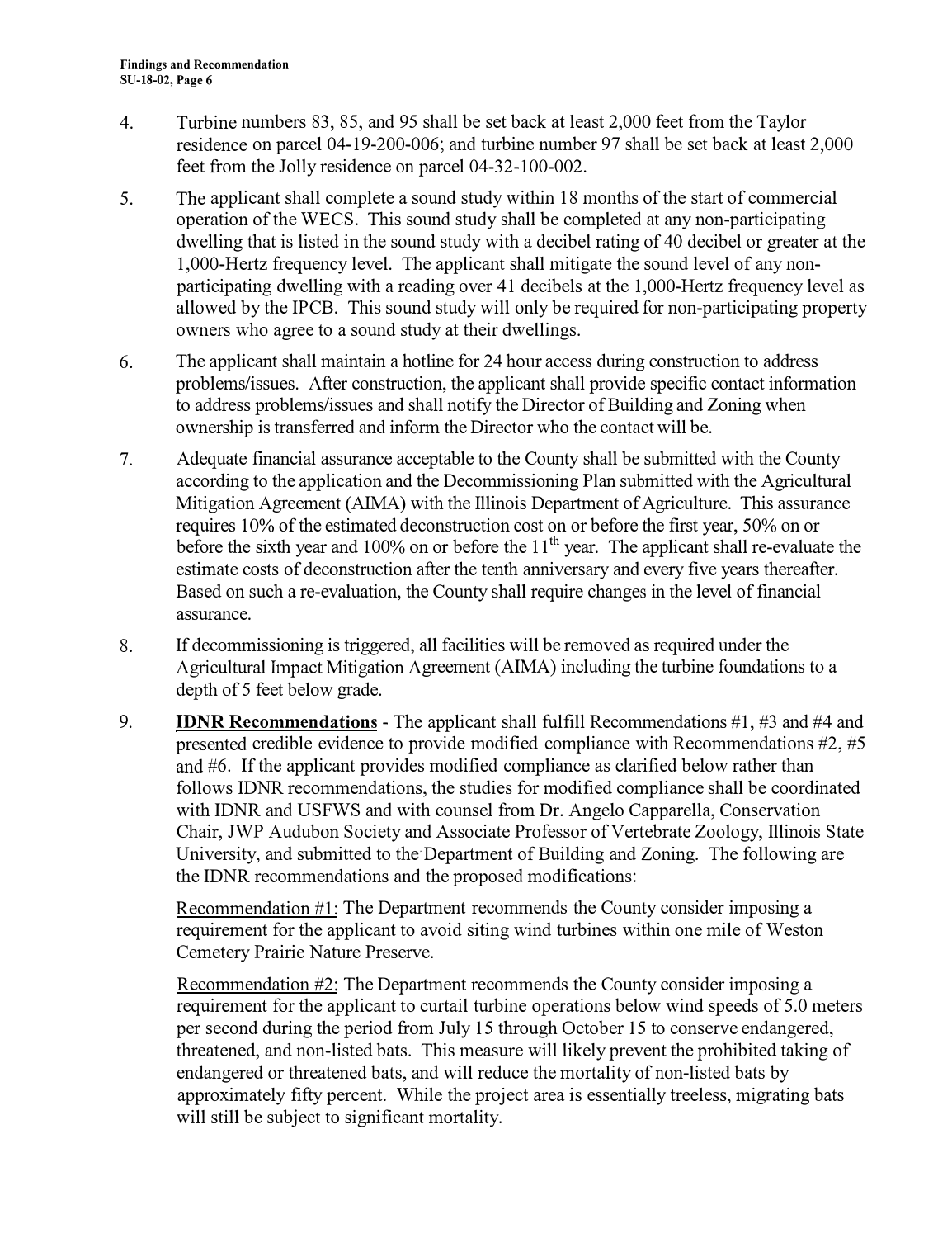Recommendation #3: The Department recommends the County consider imposing a requirement to conduct three years of mortality monitoring to statistically quantify bird and bat mortality by species due to turbine operations. If the County cannot do so, or chooses not to do so, the applicant should consider implementing such a program to demonstrate the level of mortality experienced and the species affected.

Recommendation #4: The Department recommends the County consider imposing a requirement for the applicant to perform and report fish  $\&$  mussel surveys 100 meters up and downstream of any proposed physical disturbance of a perennial stream channel or drain associated with Rooks Creek prior to disturbance of the channel. This includes bridge or culvert improvements to facilitate transportation of turbine components. If the County cannot do so, or chooses not to do so, the applicant should consider doing so to avoid prohibited taking of previously undocumented State-listed aquatic animals which may be present.

Recommendation #5: The Department recommends the County consider imposing a requirement for the applicant to avoid siting turbines within 500 feet of a perennial stream. While this requirement will not eliminate effects to aquatic habitats from noise, vibration, and flicker, those effects, resulting from wave forms (noise and vibration), generally confonn to the inverse-square law of physics, where doubling the distance reduces the impact to one-fourth. The Department does not believe 500 feet is adequate to fullyeliminate such effects, and such effects may still be significant at that distance, but a 500 foot setback is consistent with other setbacks applied to wind turbines and will assure such effects within the stream are diminished. Turbine operations will then be less likely to adversely affect populations of listed aquatic species. If the County cannot do so, or chooses not to do so, the applicant should consider voluntarily not siting turbines within 500 feet of perennial streams. Alternatively, the applicant could consider sponsoring scientific research to measure and report the effects of turbine noise, vibration, and flicker on aquatic organisms.

Recommendation #6: The Department recommends the County consider assuring no wind turbines are sited within one-half mile of the Mackinaw River INAI Site (Henline Creek). If the County cannot do so, or chooses not to do so, the applicant should consider voluntarily not siting turbines within half a mile of Henline Creek. Doing so will minimize any effects to the INAI Site and its essential habitat for State-listed species from wind turbine operations.

As an alternative to Recommendation #2, the applicant proposed and this Board agrees with the following modification:

- Despite extensive post-construction monitoring at sites in central Illinois, no fatalities of threatened and endangered bat species have been discovered.
- Proposes to address potential risk to threatened and endangered bat species, and nonlisted bats, using an adaptive management framework consistent with the US Fish and Wildlife Service Land-Based Wind-Energy Guidelines (USFWS 2012).
- Follow the American Wind Energy Association's voluntary best management practice and feather blades below manufacturer cut-in speeds to reduce bat mortality, which has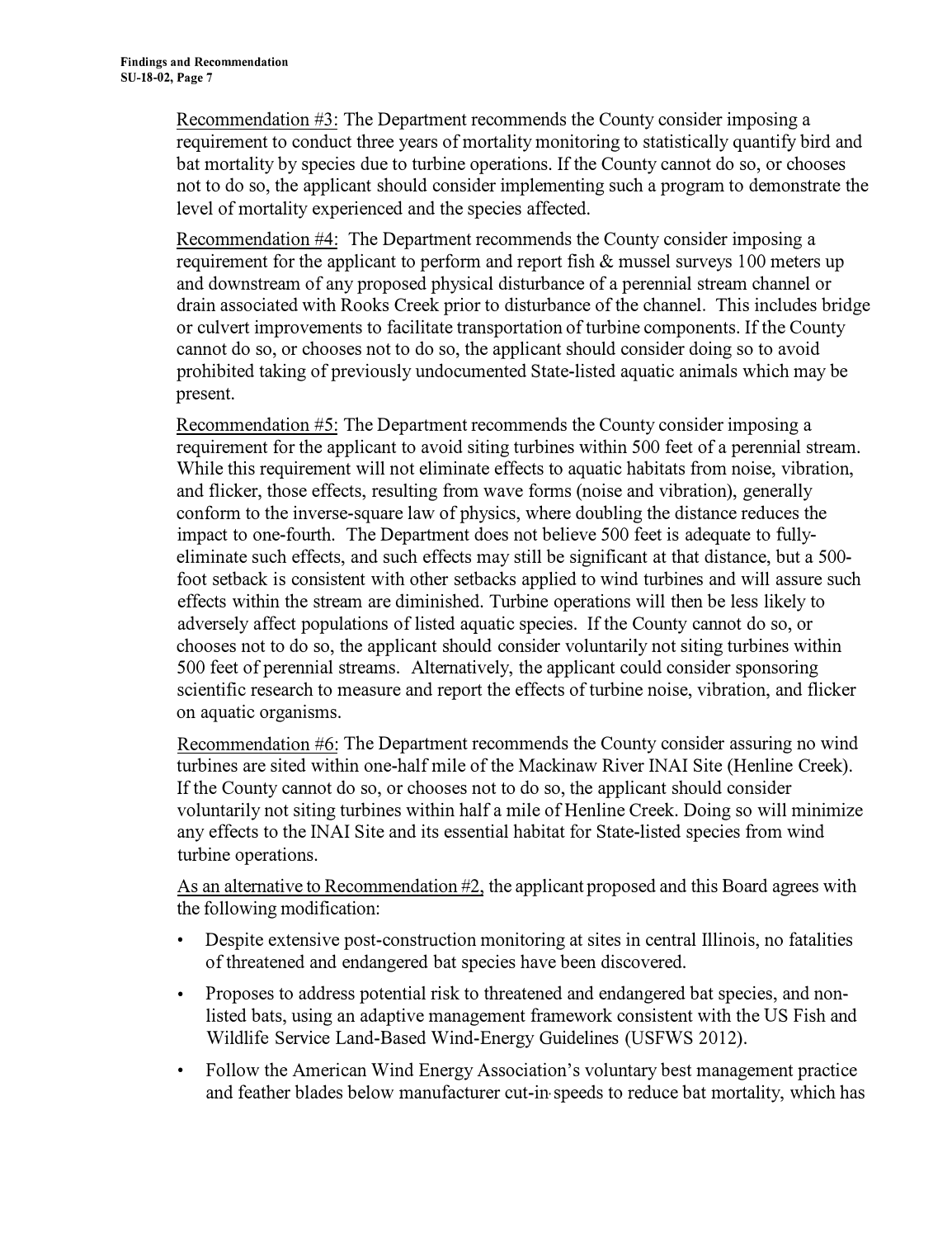been shown to reduce bat mortality by approximately 30% at Fowler Ridge, Indiana (Good et al. 2012), during the first fall season of operation.

- Lexington Chenoa Wind Farm will monitor the Project's effects on bats using an intensive post-construction monitoring survey during the first three years of operations.
- If overall mortality for non-listed bats exceeds the number recorded at the nearby Twin Grove facility (12.4 bats/MW/year), adaptive management measures (e.g., operational curtailment, deterrents) to reduce overall mortality to non-listed species will be applied.

As an alternative to Recommendation #5, the applicant proposed and this Board agrees with the following modification:

- The applicant shall sponsor scientific research to measure and report the effects of turbine noise, vibration, and flicker on aquatic organisms for any turbines located within 500 feet of a perennial stream.
- As an alternative to Recommendation #6, the applicant proposed and this Board agrees with the following modification:
- Five turbines (T-76, T-94, T-60, T-61, and T-162) are sited within  $\frac{1}{2}$  mile of Henline Creek.
- IDNR bases its Recommendation #6 on impacts to aquatic habitats from noise, vibration, and flicker. Currently, no scientific studies are available to support this recommendation, and are needed to further scientific knowledge used for appropriate wind energy facility siting in Illinois.
- A minimum setback of 500 feet from Henline Creek will be observed to reduce impacts to aquatic species, and conduct scientific pre- and post construction monitoring of the stream section of Henline Creek closest to the turbines.
- Survey methodologies will be coordinated with the IDNR, and will include at minimum the following: Pre-construction inventory survey of aquatic species along the section of Henline Creek closest to the five wind turbines (approximately 2000-meter length of stream). Post-construction inventory of aquatic species at the conclusion of years one and five of operation. EDPR is currently assessing the logistics of also implementing a pre- and post-construction hydro-acoustic study that would measure the baseline noise in the stream before construction begins, and compare to post-construction noise levels.
- Additionally, the applicant will commit to the highest standards of protection to avoid impacts to Henline Creek, and implement a robust Storm Water Pollution Prevention Plan with additional measures to ensure protective provisions are continuously intact (e.g., weekly inspections, inspections after significant rain events).
- 10. Vestas V136 3.45 MW and 3.6 MW turbine models shall be installed in this project according to the project layout submitted with the application. If the applicant changes the type of turbine, an updated sound impact assessment will need to be provided to ensure compliance with IPCB noise regulations.
- 11. The applicant shall complete consultation with the Illinois Historical Preservation Agency (IHP A) before construction can begin.